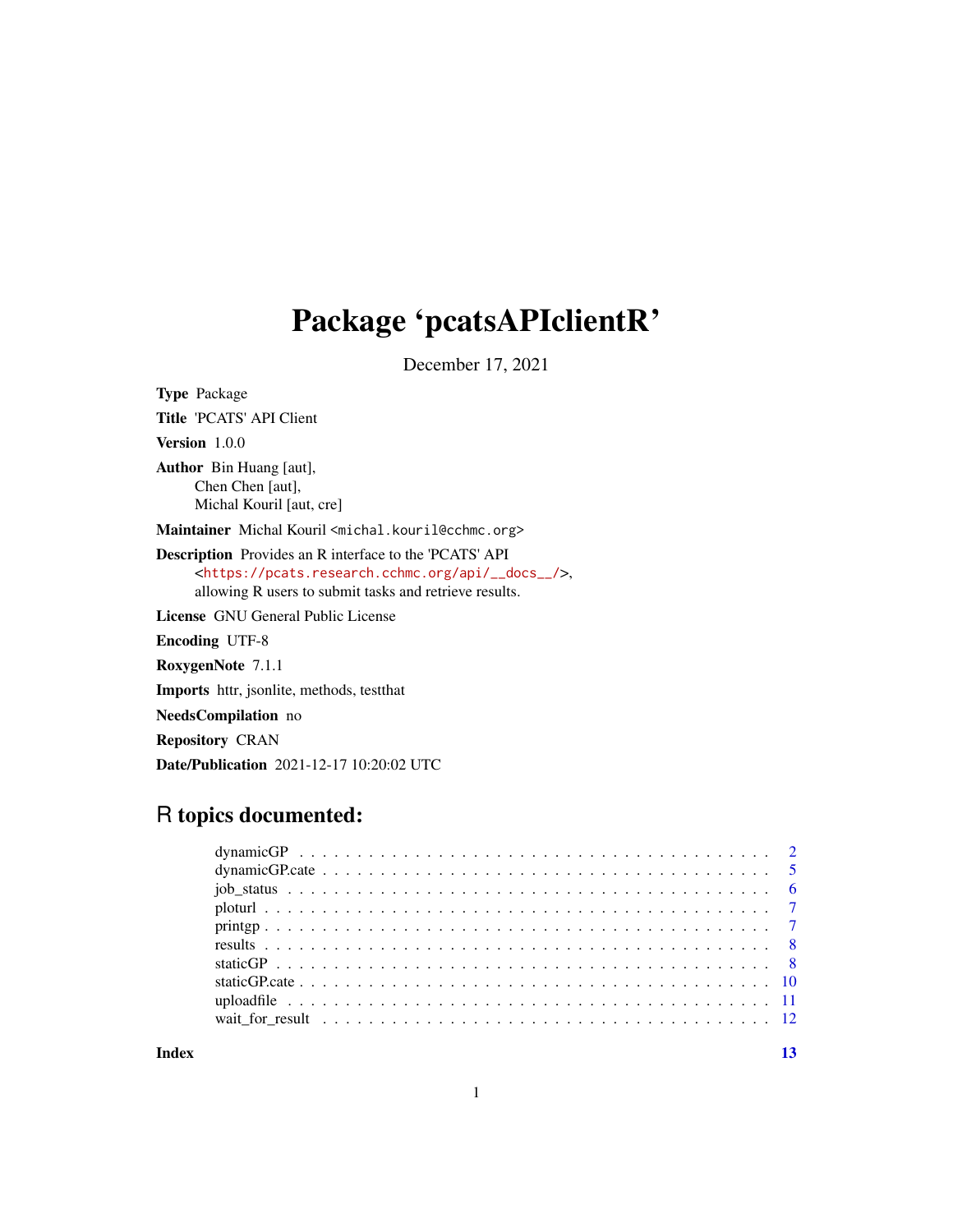<span id="page-1-0"></span>

#### **Description**

Performs Bayesian's Gaussian process regression or Bayesian additive regression tree for data with adaptive treatment(s).

#### Usage

```
dynamicGP(
  datafile = NULL,
  dataref = NULL,
 method = "BART",
  stg1.outcome,
  stg1.treatment,
  stg1.x.explanatory = NULL,
  stg1.x.confounding = NULL,
  stg1.tr.hte = NULL,
  stg1.tr.values = NULL,
  stg1.tr.type = "Discrete",
  stg1.outcome.type = "Continuous",
  stg1.outcome.bound_censor = "neither",
  stg1.outcome.lb = NULL,
  stg1.outcome.ub = NULL,
  stg1.outcome.censor.lv = NULL,
  stg1.outcome.censor.uv = NULL,
  stg1.outcome.censor.yn = NULL,
  stg1.outcome.link = "identity",
  stg1.pr.values = NULL,
  stg2.outcome,
  stg2.treatment,
  stg2.x.explanatory = NULL,
  stg2.x.confounding = NULL,
  stg2.tr1.hte = NULL,
  stg2.tr2.hte = NULL,
  stg2.tr.values = NULL,
  stg2.tr.type = "Discrete",
  stg2.outcome.type = "Continuous",
  stg2.outcome.bound_censor = "neither",
  stg2.outcome.lb = NULL,
  stg2.outcome.ub = NULL,
  stg2.outcome.censor.lv = NULL,
  stg2.outcome.censor.uv = NULL,
  stg2.outcome.censor.yn = NULL,
  stg2.outcome.link = "identity",
  stg2.pr.values = NULL,
```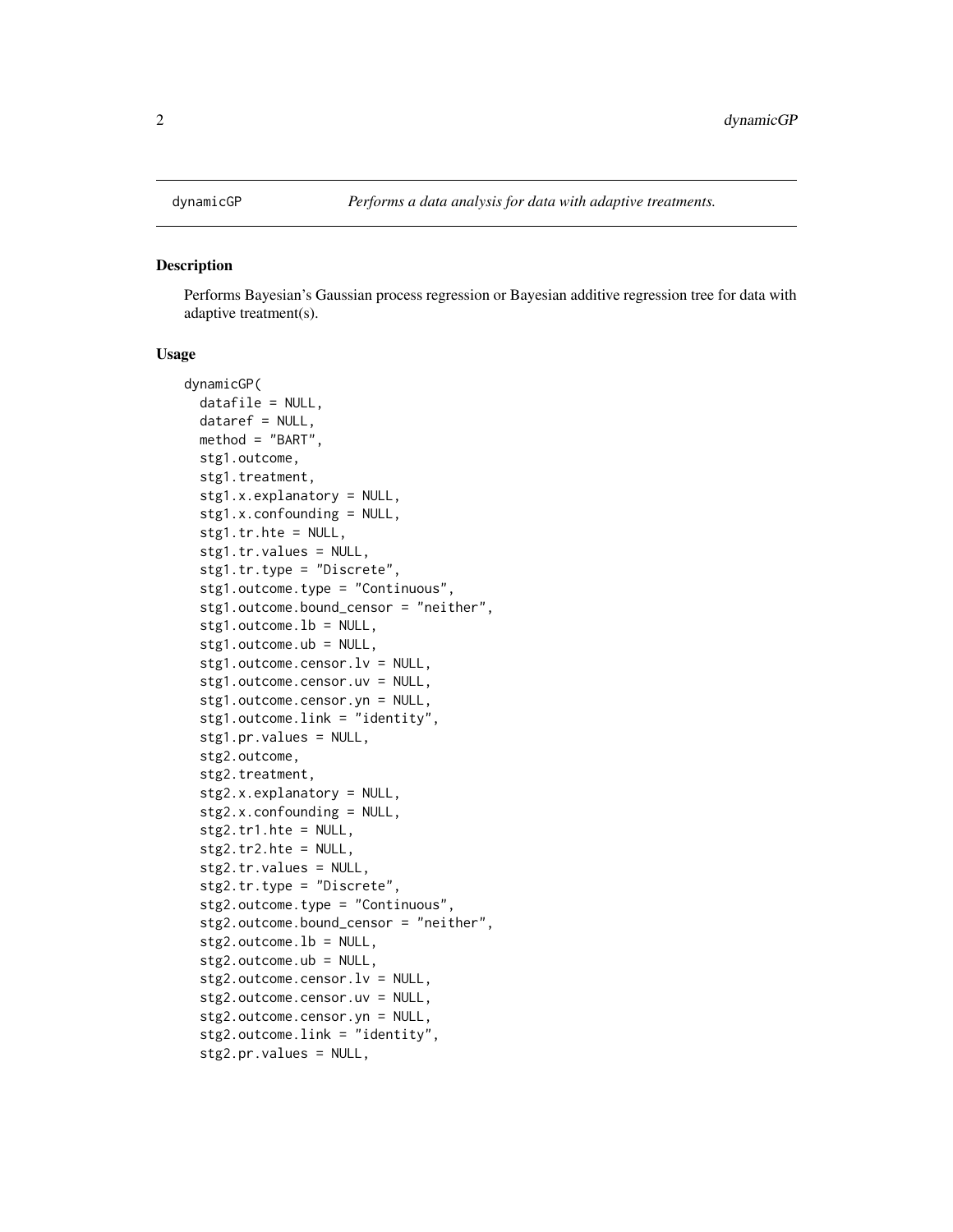## dynamicGP 3

```
burn.num = 500,
 mcmc.num = 500,
 x.categorical = NULL,
 mi.datafile = NULL,
 mi.dataref = NULL,
 sheet = NULL,
 mi.sheet = NULL,
 seed = 5000,
 token = NULL,
 use.cache = NULL
\mathcal{L}
```
## Arguments

| datafile                  | File to upload (.csv or .xls)                                                                                                                                                                                   |
|---------------------------|-----------------------------------------------------------------------------------------------------------------------------------------------------------------------------------------------------------------|
| dataref                   | Reference to already uploaded file.                                                                                                                                                                             |
| method                    | The method to be used. "GP" for GP method and "BART" for BART method.<br>The default value is "BART".                                                                                                           |
| stg1.outcome              | The name of the intermediate outcome variable for stage 1.                                                                                                                                                      |
| stg1.treatment            | The name of the treatment variable for stage 1.                                                                                                                                                                 |
| stg1.x.explanatory        |                                                                                                                                                                                                                 |
|                           | A vector of the name of the explanatory variables for stage 1.                                                                                                                                                  |
| stg1.x.confounding        |                                                                                                                                                                                                                 |
|                           | A vector of the name of the confounding variables for stage 1.                                                                                                                                                  |
| stg1.tr.hte               | An optional vector specifying categorical variables which may have heteroge-<br>neous treatment effect with the treatment variable for stage 1.                                                                 |
|                           | stg1.tr.values User-defined values for the calculation of ATE if the treatment variable is con-<br>tinuous for stage 1.                                                                                         |
| stg1.tr.type              | The type of treatment at stage 1. "Continuous" for continuous treatment and<br>"Discrete" for categorical treatment. The default value is "Discrete".                                                           |
| stg1.outcome.type         |                                                                                                                                                                                                                 |
|                           | Intermediate outcome type ("Continuous" or "Discrete") for stage 1.                                                                                                                                             |
| stg1.outcome.bound_censor |                                                                                                                                                                                                                 |
|                           | The default value is "neither". "neither" if the intermediate outcome is not<br>bounded or censored. "bounded" if the intermediate outcome is bounded. "cen-<br>sored" if the intermediate outcome is censored. |
| stg1.outcome.lb           |                                                                                                                                                                                                                 |
|                           | Stage 1 lower bound if the intermediate outcome is bounded.                                                                                                                                                     |
| stg1.outcome.ub           |                                                                                                                                                                                                                 |
|                           | Stage 1 upper bound if the intermediate outcome is bounded.                                                                                                                                                     |
| stg1.outcome.censor.lv    |                                                                                                                                                                                                                 |
| stg1.outcome.censor.uv    | lower variable of censored interval if the intermediate outcome is censored.                                                                                                                                    |
|                           | upper variable of censored interval if the intermediate outcome is censored.                                                                                                                                    |
| stg1.outcome.censor.yn    |                                                                                                                                                                                                                 |
|                           | Censoring variable if the intermediate outcome is censored.                                                                                                                                                     |
|                           |                                                                                                                                                                                                                 |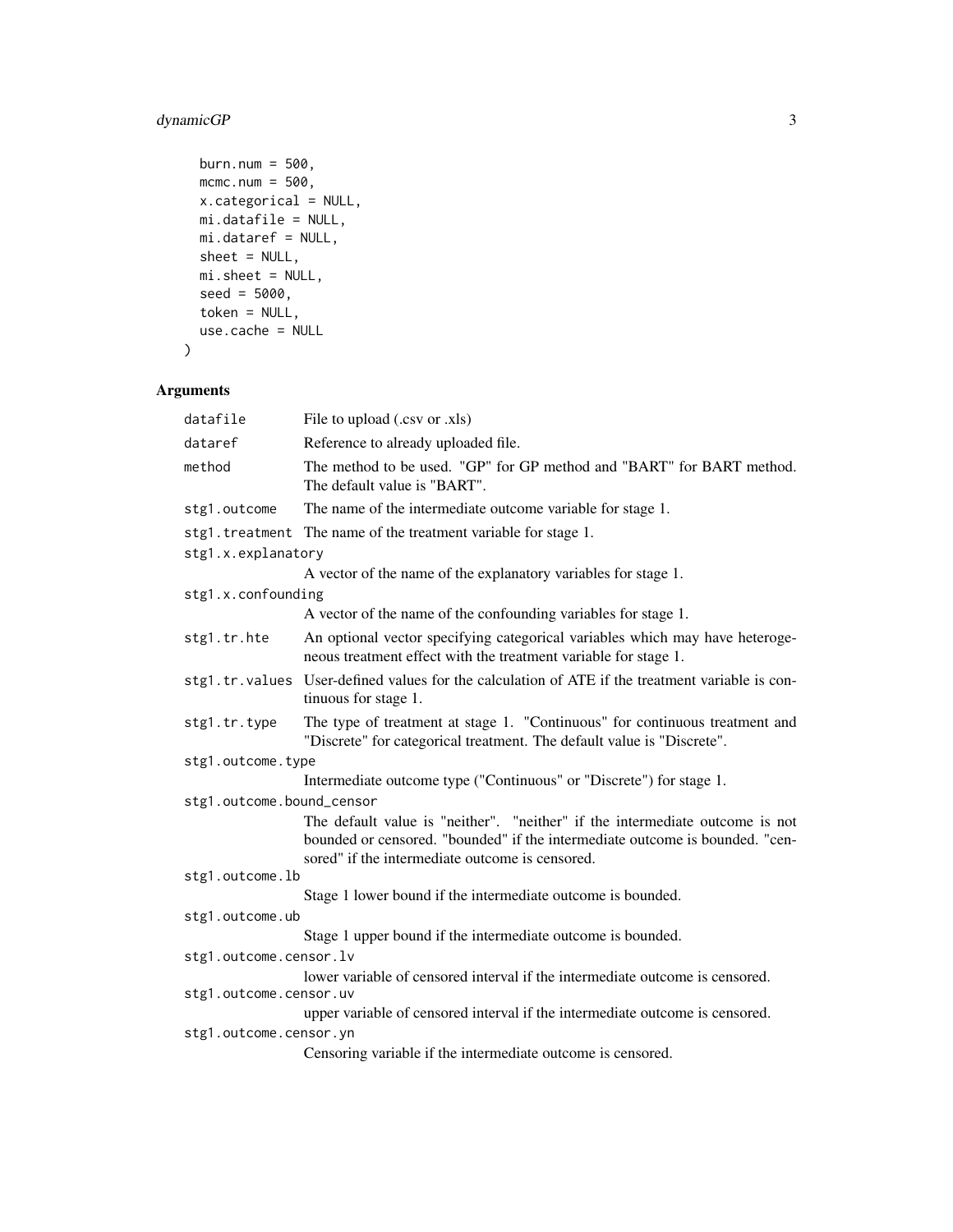| stg1.outcome.link         |                                                                                                                                                                                                                 |  |
|---------------------------|-----------------------------------------------------------------------------------------------------------------------------------------------------------------------------------------------------------------|--|
|                           | function for the intermediate outcome; the default value is "identity". "iden-<br>tity" if no transformation needed. "log" for log transformation. "logit" for logit<br>transformation.                         |  |
|                           | stg1.pr.values An optional vector of user-defined values of c for PrTE at stage 1.                                                                                                                              |  |
| stg2.outcome              | The name of the outcome variable for stage 2.                                                                                                                                                                   |  |
|                           | stg2.treatment The name of the treatment variable for stage 2.                                                                                                                                                  |  |
| stg2.x.explanatory        |                                                                                                                                                                                                                 |  |
|                           | A vector of the name of the explanatory variables for stage 2.                                                                                                                                                  |  |
| stg2.x.confounding        |                                                                                                                                                                                                                 |  |
|                           | A vector of the name of the confounding variables for stage 2.                                                                                                                                                  |  |
| stg2.tr1.hte              | At stage 2, an optional vector specifying cate-gorical variables which may have<br>heterogeneoustreatment effect with the stage 1 treatment variable                                                            |  |
| stg2.tr2.hte              | At stage 2, an optional vector specifying cate-gorical variables which may have<br>heterogeneoustreatment effect with the stage 2 treatment variable                                                            |  |
|                           | stg2.tr.values User-defined values for the calculation of ATE if the treatment variable is con-<br>tinuous for stage 2.                                                                                         |  |
| stg2.tr.type              | The type of treatment at stage 2. "Continuous" for continuous treatment and<br>"Discrete" for categorical treatment. The default value is "Discrete".                                                           |  |
| stg2.outcome.type         |                                                                                                                                                                                                                 |  |
|                           | Outcome type ("Continuous" or "Discrete") for stage 2.                                                                                                                                                          |  |
| stg2.outcome.bound_censor |                                                                                                                                                                                                                 |  |
|                           | The default value is "neither". "neither" if the intermediate outcome is not<br>bounded or censored. "bounded" if the intermediate outcome is bounded. "cen-<br>sored" if the intermediate outcome is censored. |  |
| stg2.outcome.lb           |                                                                                                                                                                                                                 |  |
|                           | Stage 2 lower bound if the outcome is bounded.                                                                                                                                                                  |  |
| stg2.outcome.ub           |                                                                                                                                                                                                                 |  |
|                           | Stage 2 upper bound if the outcome is bounded.                                                                                                                                                                  |  |
| stg2.outcome.censor.lv    |                                                                                                                                                                                                                 |  |
| stg2.outcome.censor.uv    | lower variable of censored interval if the outcome is censored.                                                                                                                                                 |  |
|                           | upper variable of censored interval if the outcome is censored.                                                                                                                                                 |  |
| stg2.outcome.censor.yn    |                                                                                                                                                                                                                 |  |
|                           | Censoring variable if the outcome is censored.                                                                                                                                                                  |  |
| stg2.outcome.link         |                                                                                                                                                                                                                 |  |
|                           | function for the outcome; the default value is "identity". "identity" if no trans-<br>formation needed. "log" for log transformation. "logit" for logit transformation.                                         |  |
|                           | stg2.pr.values An optional vector of user-defined values of c for PrTE at stage 2.                                                                                                                              |  |
| burn.num                  | numeric; the number of MCMC 'burn-in' samples, i.e. number of MCMC to be<br>discarded. The default value is 500.                                                                                                |  |
| mcmc.num                  | numeric; the number of MCMC samples after 'burn-in'. The default value is<br>500.                                                                                                                               |  |
| x.categorical             | A vector of the name of categorical variables in data.                                                                                                                                                          |  |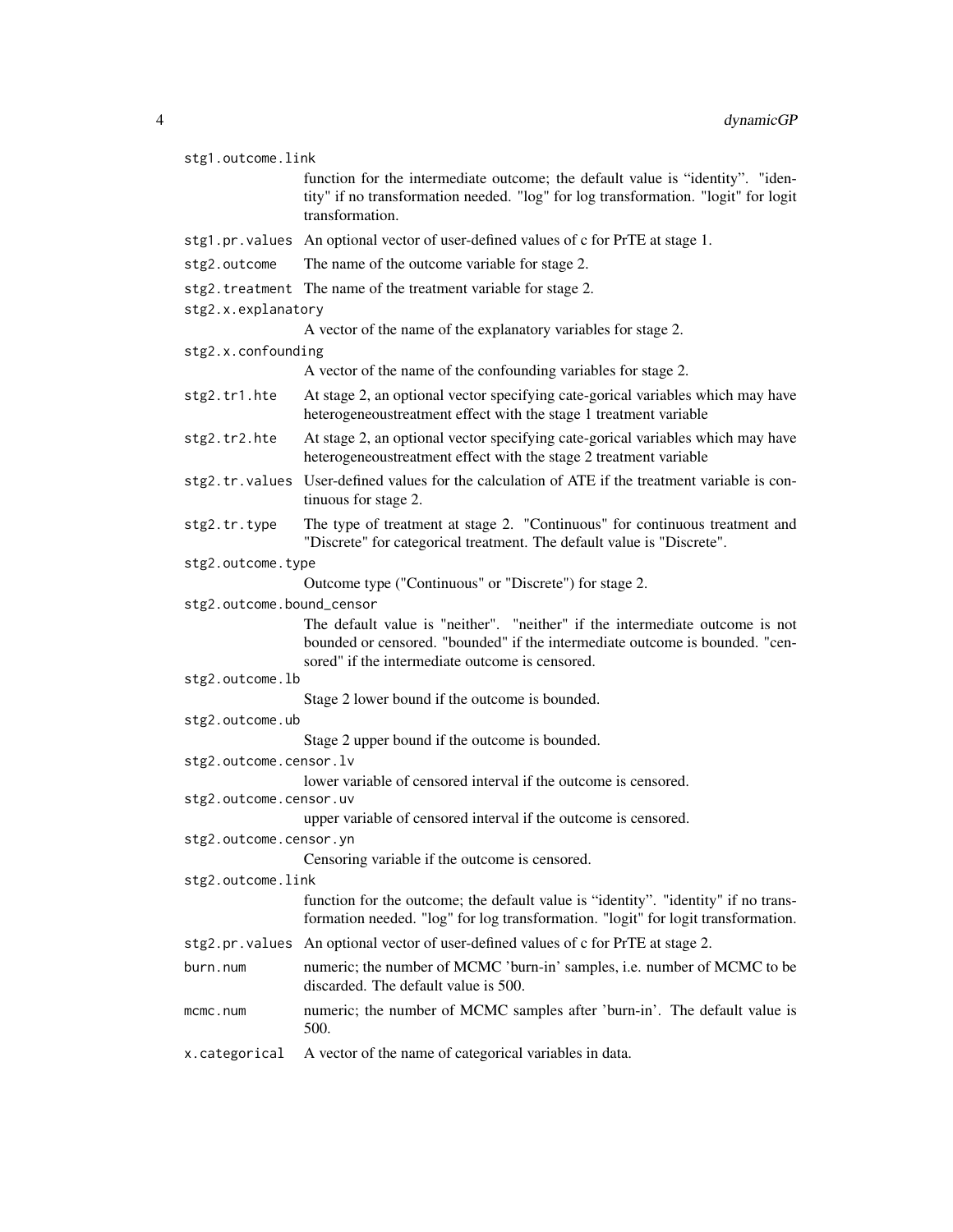## <span id="page-4-0"></span>dynamicGP.cate 5

| mi.datafile | File to upload (.csv or .xls) that contains the imputed data in the model.                             |
|-------------|--------------------------------------------------------------------------------------------------------|
| mi.dataref  | Reference to already uploaded file that contains the imputed data in the model.                        |
| sheet       | If datafile or dataref points to an Excel file this variable specifies which<br>sheet to load.         |
| mi.sheet    | If mi. datafile or mi. dataurl points to an Excel file this variable specifies<br>which sheet to load. |
| seed        | Sets the seed. The default value is 5000.                                                              |
| token       | Authentication token.                                                                                  |
| use.cache   | Use cached results (default True).                                                                     |

#### Value

jobid

dynamicGP.cate *Get conditional average treatment effect for data with two time points.*

## Description

Estimate the conditional average treatment effect of user-specified treatment groups.

## Usage

```
dynamicGP.cate(
  jobid,
  x,
  control.tr,
  treat.tr,
  pr.values = NULL,
  token = NULL,
  use.cache = NULL
\mathcal{L}
```
#### Arguments

| jobid        | job id of the "dynamicGP".                                                                                     |
|--------------|----------------------------------------------------------------------------------------------------------------|
| $\mathsf{x}$ | The name of variable which may have the heterogeneous treatment effect. x<br>should be a categorical variable. |
| control.tr   | A vector of the values of the treatment variables at all stages as the reference<br>group.                     |
| treat.tr     | A vector of the values of the treatment variables at all stages compared to the<br>reference group.            |
| pr.values    | An optional vector of user-defined values of c for PrCTE.                                                      |
| token        | Authentication token.                                                                                          |
| use.cache    | Use cached results (default True).                                                                             |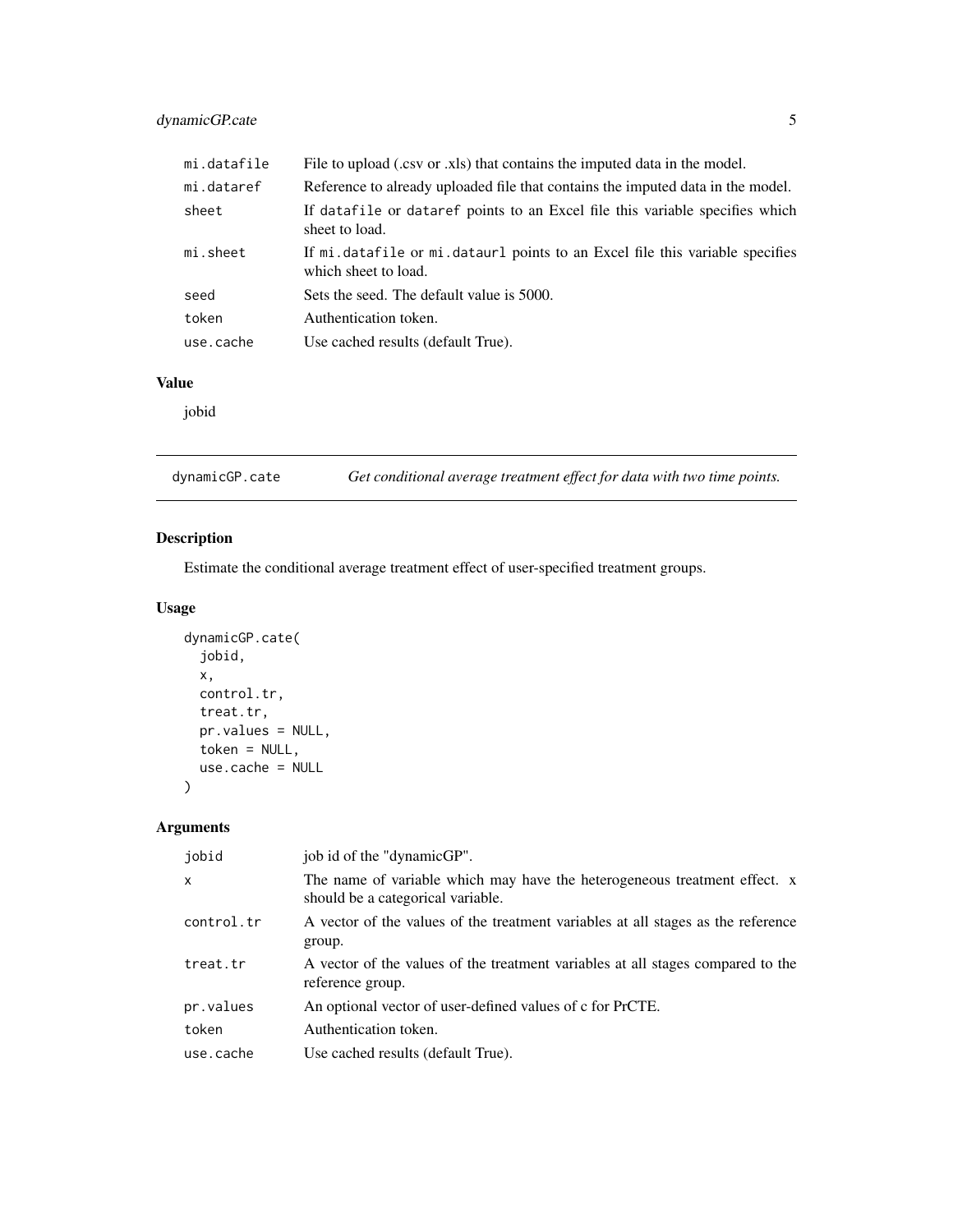#### <span id="page-5-0"></span>Details

The contrast of potential outcomes for the reference group and the treatment group is estimated at a list of x values if x is not a factor. If x is a factor, the conditional average treatment effect is estimated at each value of levels of x.

#### Value

jobid

#### Note

The conditional average treatment effect is estimated based on the sample data. The observations with missing covariates in the model are excluded. For the unspecified variables in the model, the observed data is used to estimate the conditional average treatment effect.

job\_status *Return job status*

#### Description

Return status of the previously submitted job

#### Usage

job\_status(jobid, token = NULL)

#### Arguments

| jobid | Job ID of the previously submitted job |
|-------|----------------------------------------|
| token | Authentication token.                  |

#### Value

status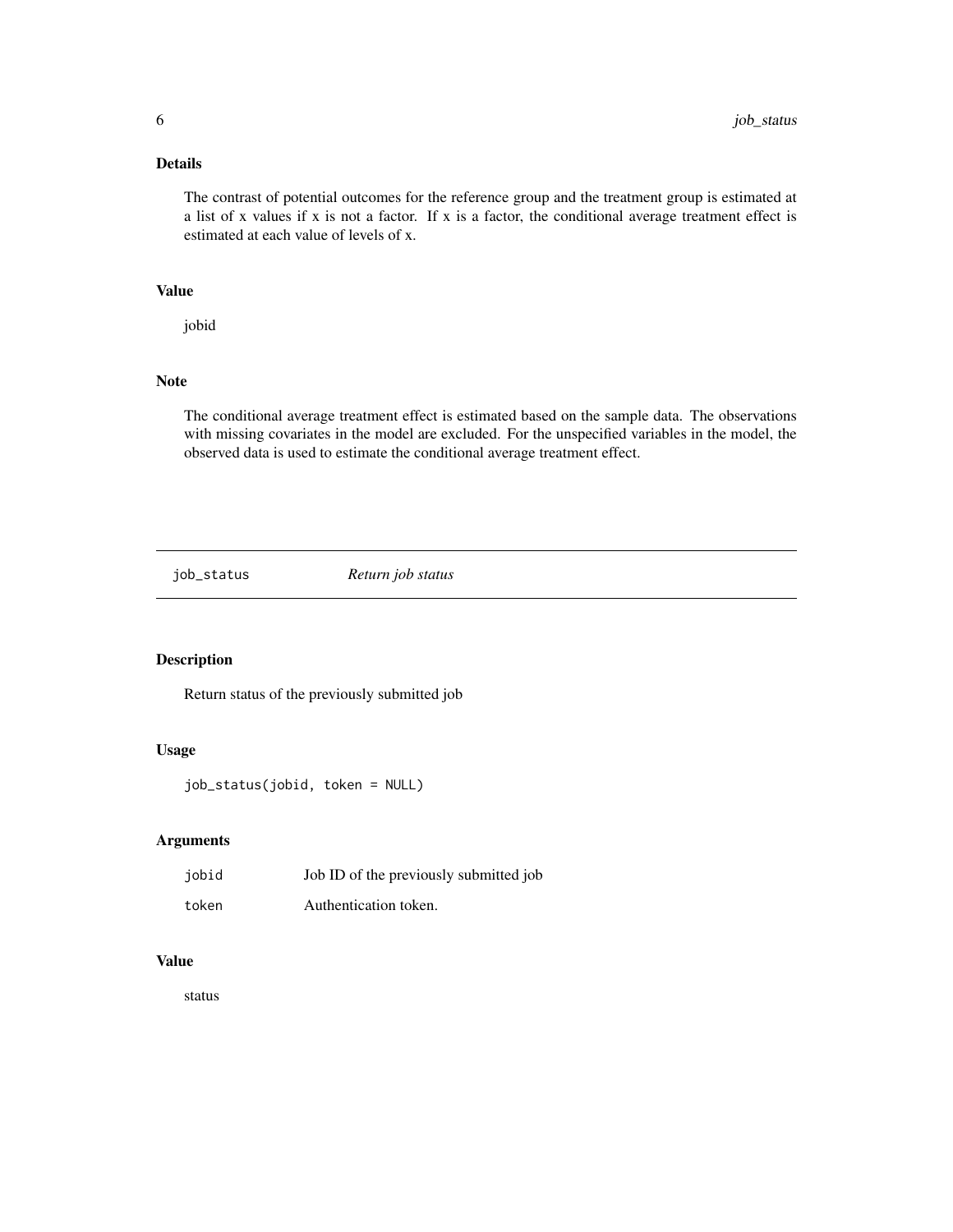<span id="page-6-0"></span>

## Description

Return plot URL

## Usage

ploturl(jobid, plottype = "", token = NULL)

## Arguments

| iobid    | Job ID of the previously submitted job |
|----------|----------------------------------------|
| plottype | Plot type                              |
| token    | Authentication token.                  |

#### Value

url

| printgp | Print job results |  |
|---------|-------------------|--|
|         |                   |  |

## Description

Return formatted string with job results

## Usage

printgp(jobid, token = NULL)

## Arguments

| jobid | Job ID of the previously submitted job |
|-------|----------------------------------------|
| token | Authentication token.                  |

#### Value

formatted text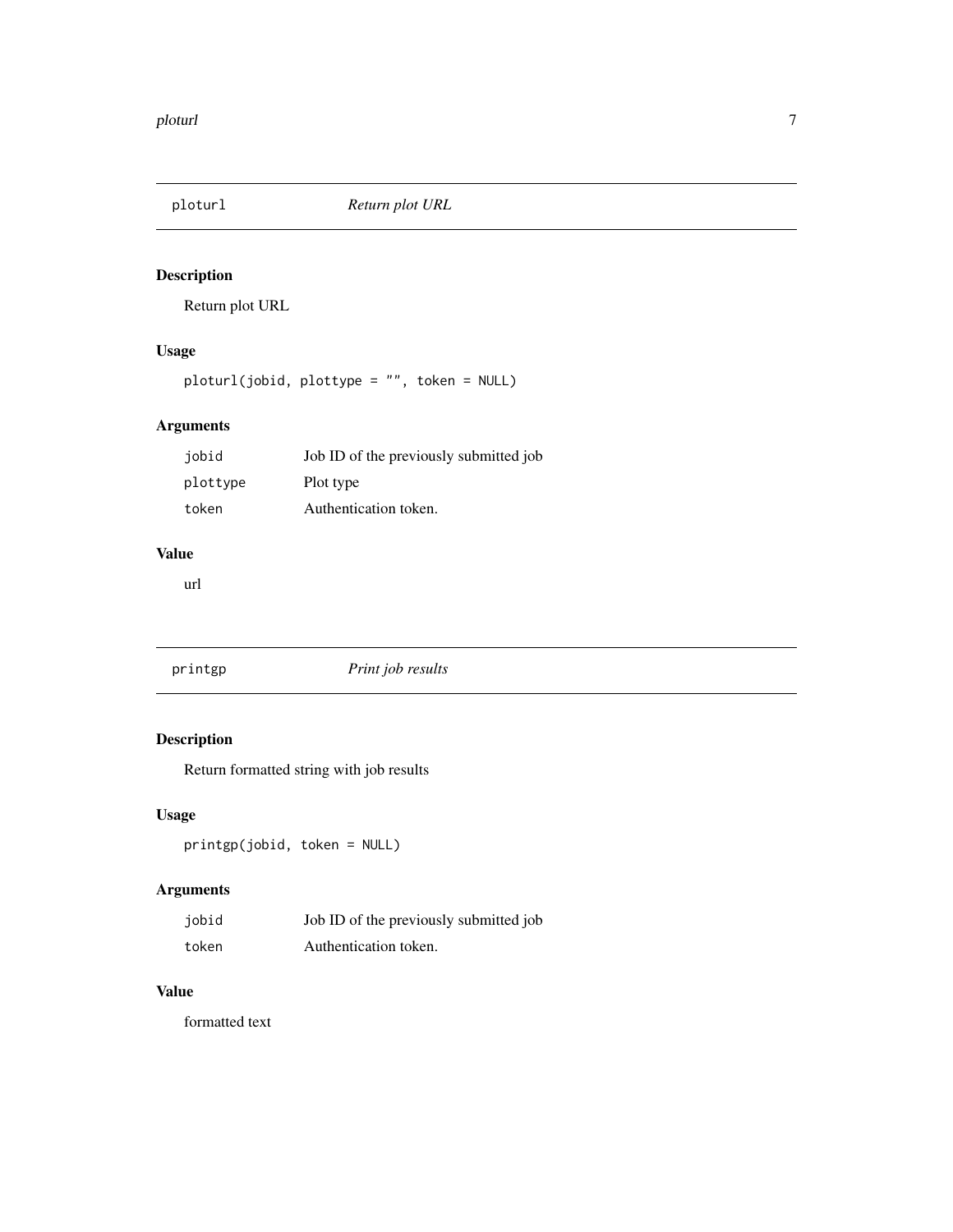<span id="page-7-0"></span>

#### Description

Return job results

#### Usage

results(jobid, token = NULL)

#### Arguments

| jobid | Job ID of the previously submitted job |
|-------|----------------------------------------|
| token | Authentication token.                  |

#### Value

results

staticGP *Performs a data analysis for data with non-adaptive treatment(s).*

#### Description

Performs Bayesian's Gaussian process regression or Bayesian additive regression tree for data with non-adaptive treatment(s).

#### Usage

```
staticGP(
  datafile = NULL,
  dataref = NULL,
 method = "BART",
 outcome,
  outcome.type = "Continuous",
  outcome.bound_censor = "neither",
  outcome.lb = NULL,
  outcome.ub = NULL,
  outcome.censor.yn = NULL,
  outcome.censor.lv = NULL,outcome.censor.uv = NULL,
  outcome.link = "identity",
  treatment,
  x.explanatory = NULL,
```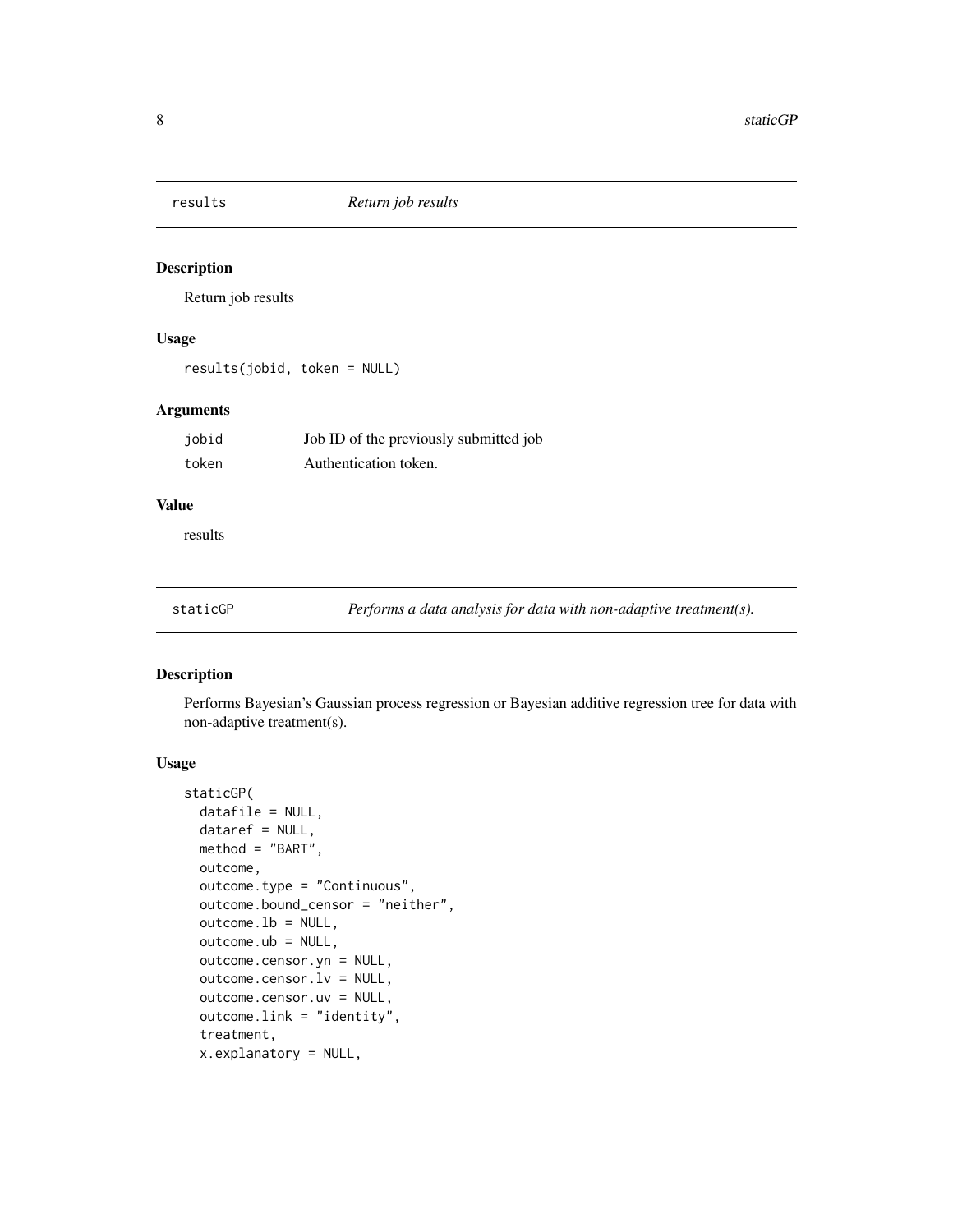#### staticGP 9

```
x.confounding = NULL,
tr.type = "Discrete",
tr2.type = "Discrete",
tr.values = NULL,
tr2.values = NULL,
pr.values = NULL,
tr.hte = NULL,
tr2.hte = NULL,
burn.num = 500,
mcmc.num = 500,
x.categorical = NULL,
mi.datafile = NULL,
mi.dataref = NULL,
sheet = NULL,
mi.sheet = NULL,
seed = 5000,token = NULL,
use.cache = NULL
```
## Arguments

 $\mathcal{L}$ 

| datafile             | File to upload (.csv or .xls)                                                                                                                                              |  |
|----------------------|----------------------------------------------------------------------------------------------------------------------------------------------------------------------------|--|
| dataref              | Reference to already uploaded file.                                                                                                                                        |  |
| method               | The method to be used. "GP" for GP method and "BART" for BART method.<br>The default value is "BART".                                                                      |  |
| outcome              | The name of the outcome variable.                                                                                                                                          |  |
| outcome.type         | Outcome type ("Continuous" or "Discrete"). The default value is "Continuous".                                                                                              |  |
| outcome.bound_censor |                                                                                                                                                                            |  |
|                      | The default value is "neither". "neither" if the outcome is not bounded or cen-<br>sored. "bounded" if the outcome is bounded. "censored" if the outcome is cen-<br>sored. |  |
| outcome.lb           | Putting a lower bound if the outcome is bounded.                                                                                                                           |  |
| outcome.ub           | Putting a upper bound if the outcome is bounded.                                                                                                                           |  |
| outcome.censor.yn    |                                                                                                                                                                            |  |
|                      | Censoring variable if outcome is censored.                                                                                                                                 |  |
| outcome.censor.lv    |                                                                                                                                                                            |  |
|                      | lower variable of censored interval if outcome is censored.                                                                                                                |  |
| outcome.censor.uv    |                                                                                                                                                                            |  |
|                      | upper variable of censored interval if outcome is censored.                                                                                                                |  |
| outcome.link         | function for outcome; the default value is "identity". "identity" if no transfor-<br>mation needed. "log" for log transformation. "logit" for logit transformation.        |  |
| treatment            | The vector of the name of the treatment variables. Users can input at most two<br>treatment variables.                                                                     |  |
| x.explanatory        | The vector of the name of the explanatory variables.                                                                                                                       |  |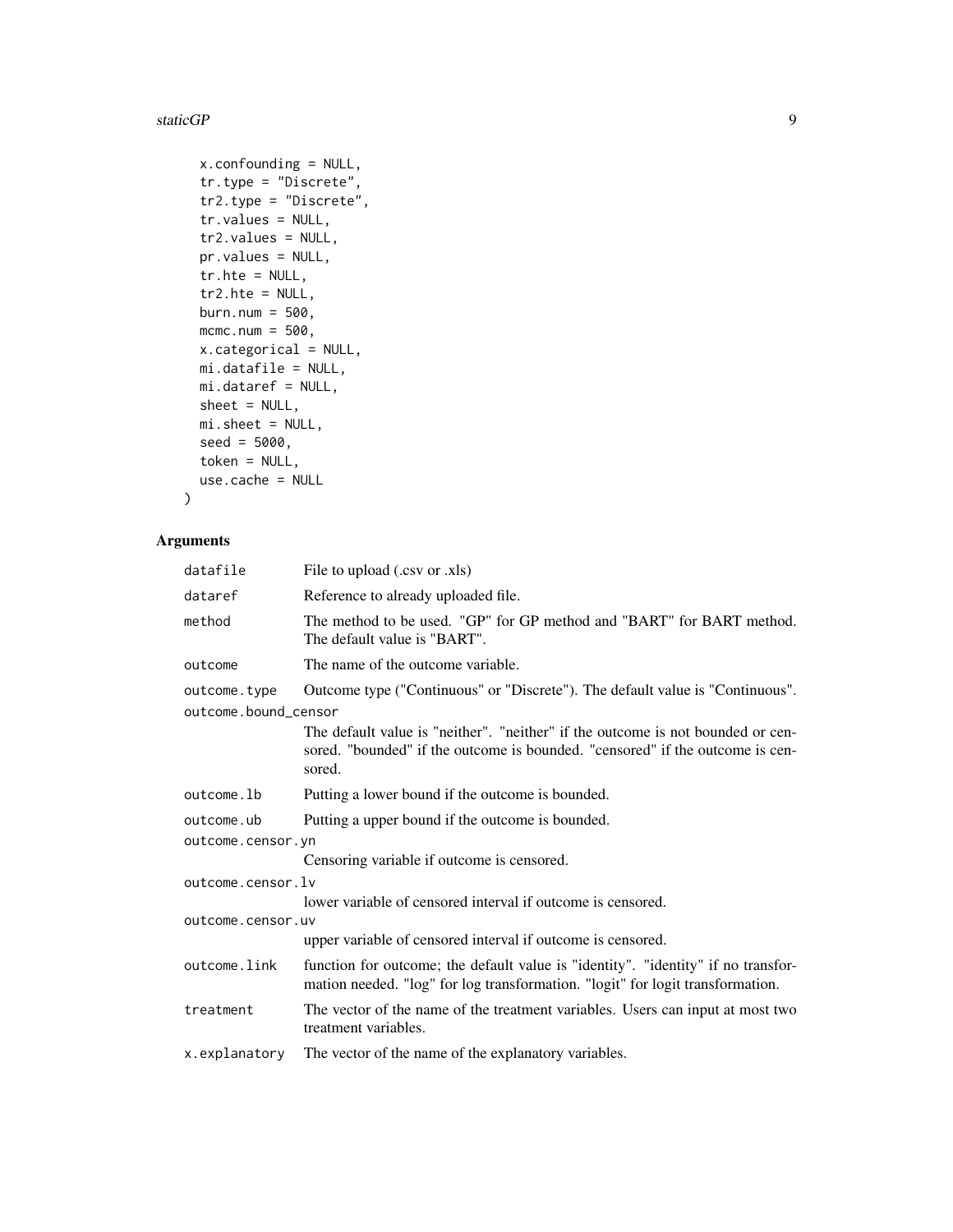<span id="page-9-0"></span>

| x.confounding | The vector of the name of the confounding variables.                                                                                                                 |
|---------------|----------------------------------------------------------------------------------------------------------------------------------------------------------------------|
| tr.type       | The type of the first treatment. "Continuous" for continuous treatment and "Dis-<br>crete" for categorical treatment. The default value is "Discrete".               |
| tr2.type      | The type of the second treatment if available. "Continuous" for continuous treat-<br>ment and "Discrete" for categorical treatment. The default value is "Discrete". |
| tr.values     | user-defined values for the calculation of ATE if the first treatment variable is<br>continuous                                                                      |
| tr2.values    | user-defined values for the calculation of ATE if the second treatment variable<br>is continuous                                                                     |
| pr.values     | An optional vector of user-defined values of c for PrTE.                                                                                                             |
| tr.hte        | An optional vector specifying variables which may have heterogeneous treat-<br>ment effect with the first treatment variable                                         |
| tr2.hte       | An optional vector specifying variables which may have heterogeneous treat-<br>ment effect with the second treatment variable                                        |
| burn.num      | numeric; the number of MCMC 'burn-in' samples, i.e. number of MCMC to be<br>discarded. The default value is 500.                                                     |
| mcmc.num      | numeric; the number of MCMC samples after 'burn-in'. The default value is<br>500.                                                                                    |
| x.categorical | A vector of the name of categorical variables in data.                                                                                                               |
| mi.datafile   | File to upload (.csv or .xls) that contains the imputed data in the model.                                                                                           |
| mi.dataref    | Reference to already uploaded file that contains the imputed data in the model.                                                                                      |
| sheet         | If datafile or dataref points to an Excel file this variable specifies which<br>sheet to load.                                                                       |
| mi.sheet      | If mi.datafile or mi.dataurl points to an Excel file this variable specifies<br>which sheet to load.                                                                 |
| seed          | Sets the seed. The default value is 5000.                                                                                                                            |
| token         | Authentication token.                                                                                                                                                |
| use.cache     | Use cached results (default True).                                                                                                                                   |

## Value

jobid

staticGP.cate *Get conditional average treatment effect*

## Description

Estimate the conditional average treatment effect of user-specified treatment groups.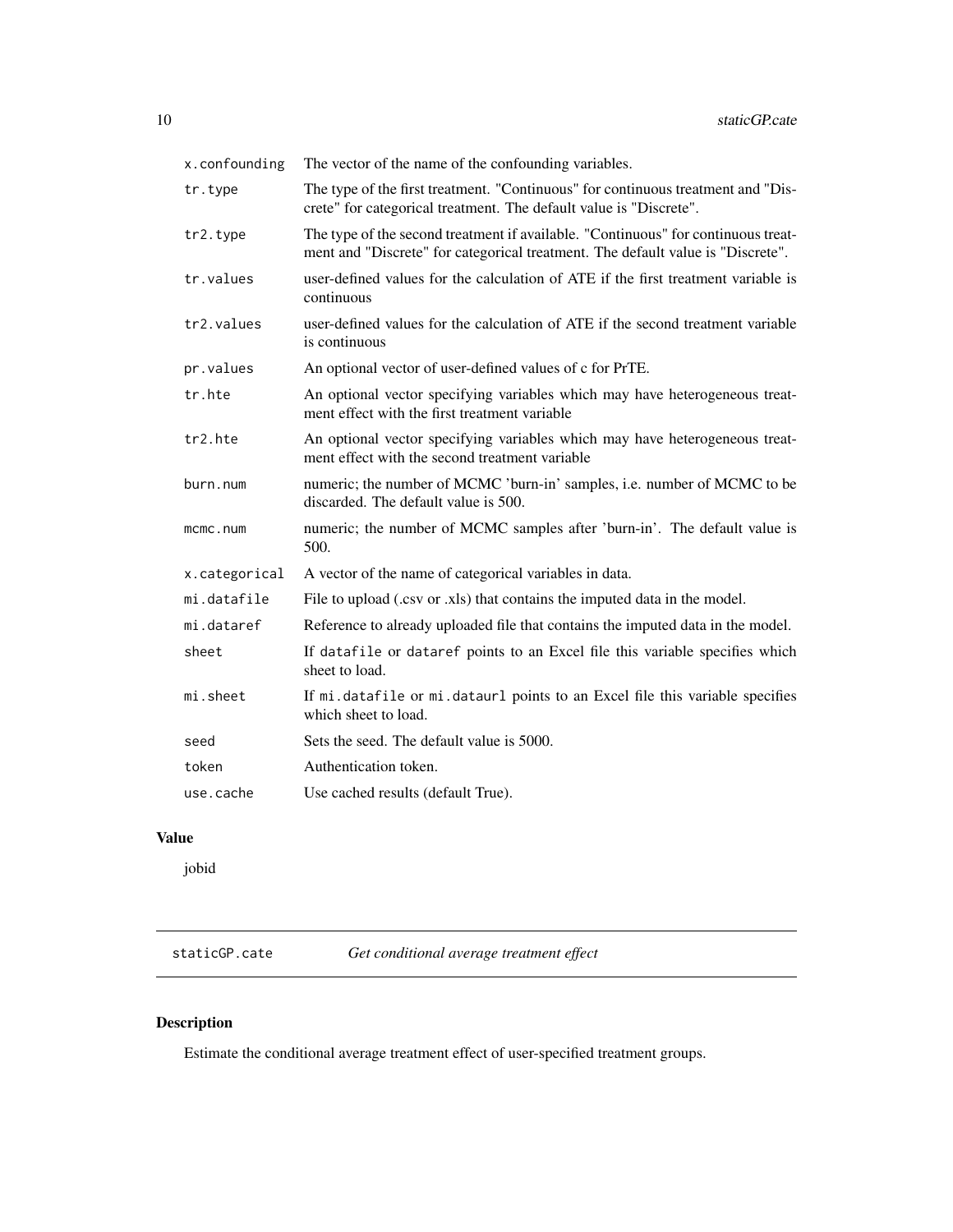#### <span id="page-10-0"></span>uploadfile the contract of the contract of the contract of the contract of the contract of the contract of the contract of the contract of the contract of the contract of the contract of the contract of the contract of the

#### Usage

```
staticGP.cate(
  jobid,
  x,
  control.tr,
  treat.tr,
  pr.values = NULL,
  token = NULL,
  use.cache = NULL
\mathcal{E}
```
#### Arguments

| jobid        | job id of the "staticGP".                                                                |  |
|--------------|------------------------------------------------------------------------------------------|--|
| $\mathsf{x}$ | The name of a categorical variable which may have the heterogeneous treatment<br>effect. |  |
| control.tr   | The value of the treatment variable as the reference group.                              |  |
| treat.tr     | The value of the treatment variable compared to the reference group.                     |  |
| pr.values    | An optional vector of user-defined values of c for PrCTE.                                |  |
| token        | Authentication token.                                                                    |  |
| use.cache    | Use cached results (default True).                                                       |  |

### Details

The contrast of potential outcomes for the reference group and the treatment group is estimated at each value of x.

## Value

Return jobid

#### Note

The conditional average treatment effect is estimated based on the sample data. The observations with missing covariates in the model are excluded. For the unspecified variables in the model, the original data is used to estimate the conditional average treatment effect.

uploadfile *Upload a file*

#### Description

Upload a file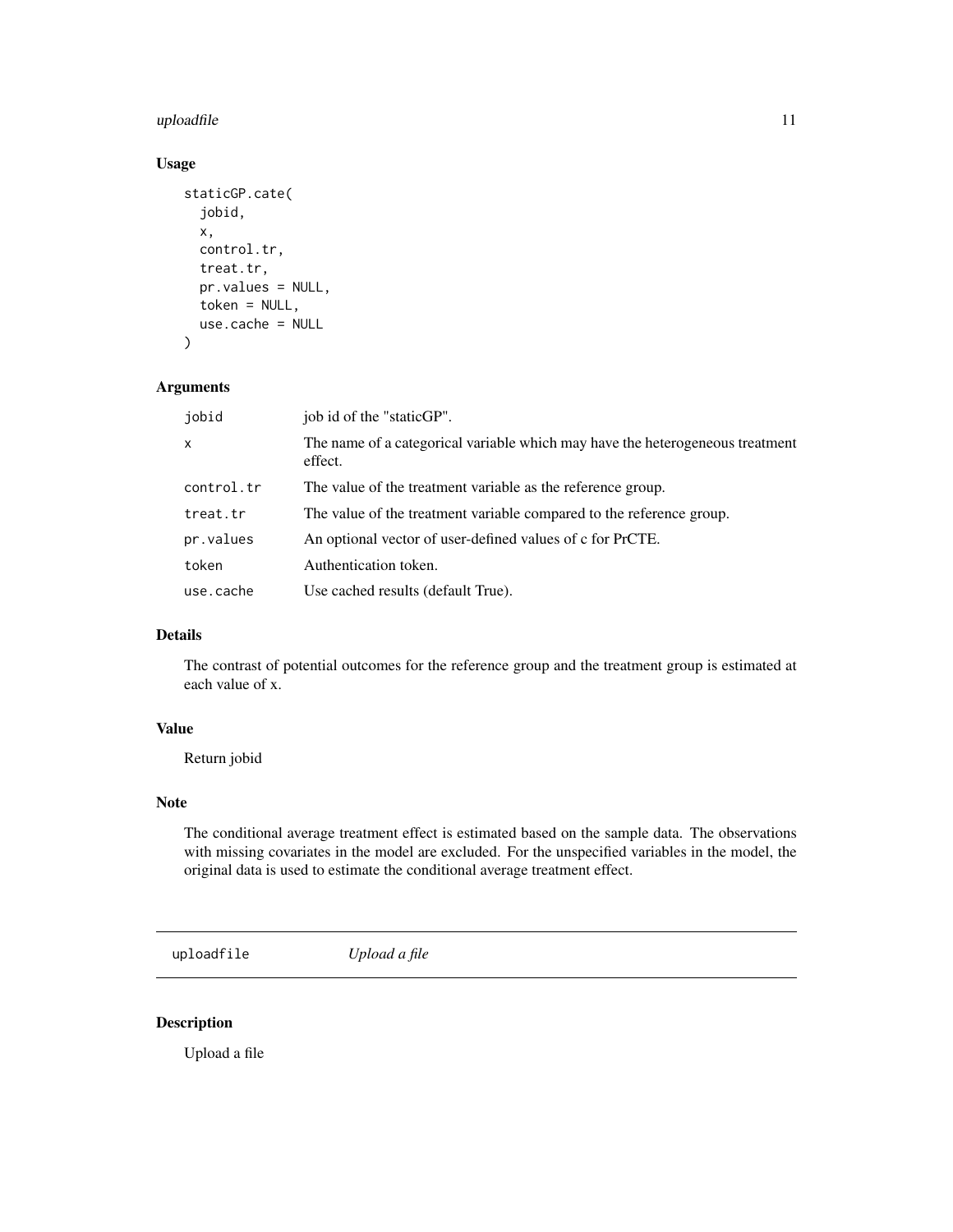### <span id="page-11-0"></span>Usage

uploadfile(filename, token = NULL)

## Arguments

| filename | Filename of a file to upload |
|----------|------------------------------|
| token    | Authentication token.        |

#### Value

Backend filename reference

wait\_for\_result *Wait while the job status is pending*

## Description

Return when the job status is finished (either successfully or otherwise)

#### Usage

wait\_for\_result(jobid, token = NULL)

## Arguments

| jobid | Job ID of the previously submitted job |
|-------|----------------------------------------|
| token | Authentication token.                  |

#### Value

status